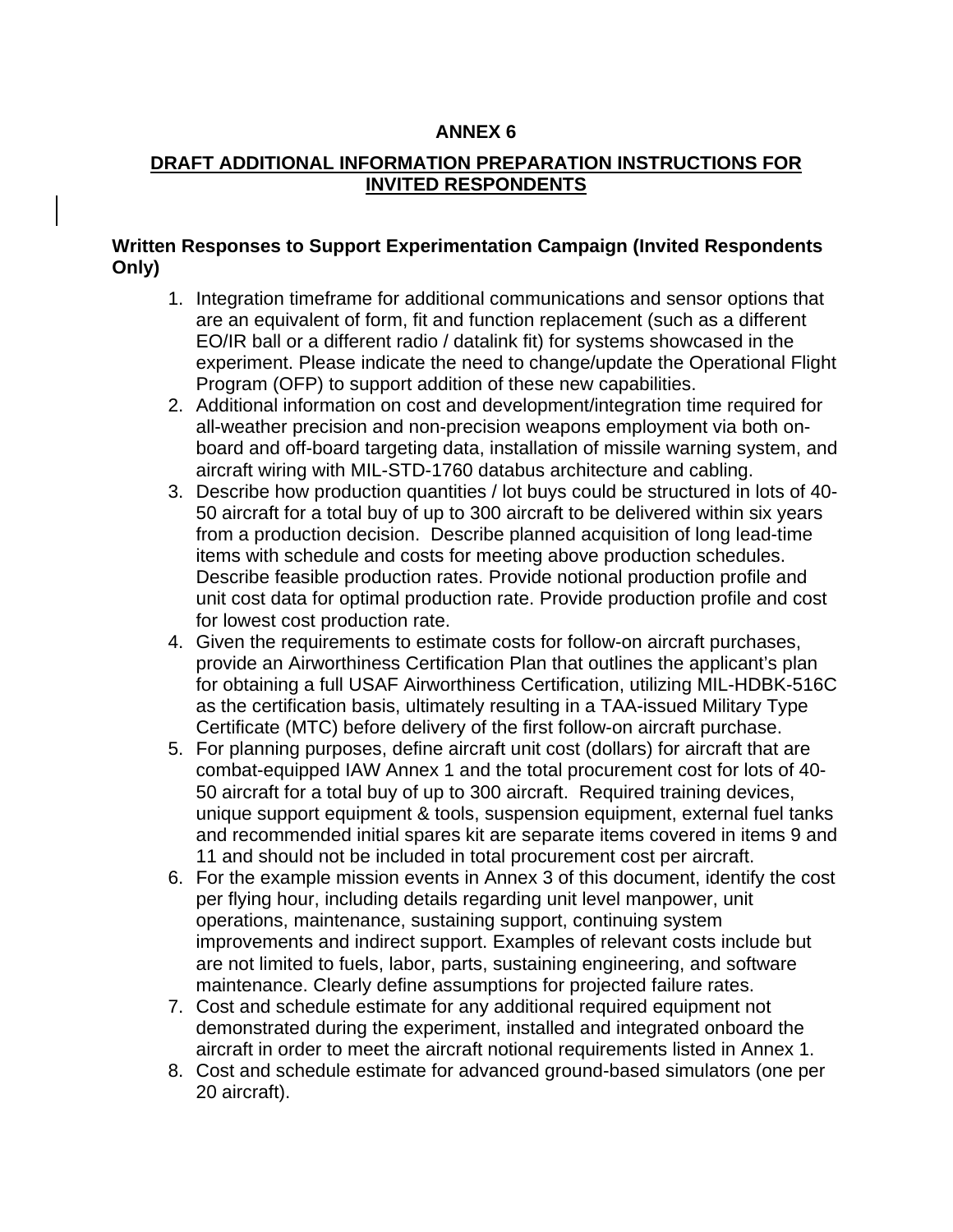- 9. Provide projected maintenance infrastructure processes, procedures, spares and rough order of magnitude (ROM) costs to support:
	- a. Organizational level (O-level) Contractor Logistics Support (CLS) in place 3 months before  $1<sup>st</sup>$  aircraft delivery
	- b. On-site 12 month CLS, transitioning to USAF organic O-level maintenance
	- c. Spare Parts package commensurate with the operations tempo defined in Annex 1-1.d.
	- d. Plan for Contractor provided Depot Level Maintenance (if necessary) at an Airworthiness Authority-approved facility
- 10. Provide data impacting potential exportability. Specify processes, procedures, and configurations needed to create an exportable variant, including but not limited to the following subsystems: radios, sensors, weapons/stores/data bus, datalink, and defensive systems. Also include any previous Government export approvals.
- 11. Provide data on training infrastructure processes, procedures, throughput and ROM costs to support:
	- a. Training thirty (30) Maintainers for O-level maintenance
	- b. Maintenance Program of Instruction
	- c. Personal computer (PC)-based flight simulators (12 licenses)
	- d. Contractor-run Initial Qualification Course, with planned 6-8 flights per student for an initial instructor cadre of 6 experiment aircrew, followed by a class of 12 experiment aircrew. Initial class may be at contractor facilities, the second class to be at USAF facilities in Continental United States (CONUS).
	- e. Contractor-supported Mission Qualification Course for an initial instructor cadre of 6-10 experiment aircrew, followed by a class of up to 12 experiment aircrew, both to be at USAF facilities in CONUS.
	- f. Courseware for academic instruction, Multi-Function Display (MFD) functionality training, and a Hands on Throttle and Stick (HOTAS) trainer that emulates and simulates actual training.
		- g. An aircrew Ground Based Training System to support flight and simulator training.

# **Response Composition**

If invited to participate in the light attack experimentation event, SDPE office requests that participants provide information in items 1-11 above to support analysis activity. Please provide these responses in Microsoft Word compatible documents, Microsoft PowerPoint compatible presentations, Adobe pdf files, Microsoft Excel compatible Spreadsheets, or any combination thereof.

Submit responses in both electronic (soft) and printed (hard) copy form. Submit electronic copies via e-mail to patrick.kelleher.3@us.af.mil not later than **1600 hours Eastern Time 79 calendar days from the ITP release date**. Title e-mail responses in the subject line of the e-mail as follows: "Invited Response for Participation in Light Attack Experimentation".